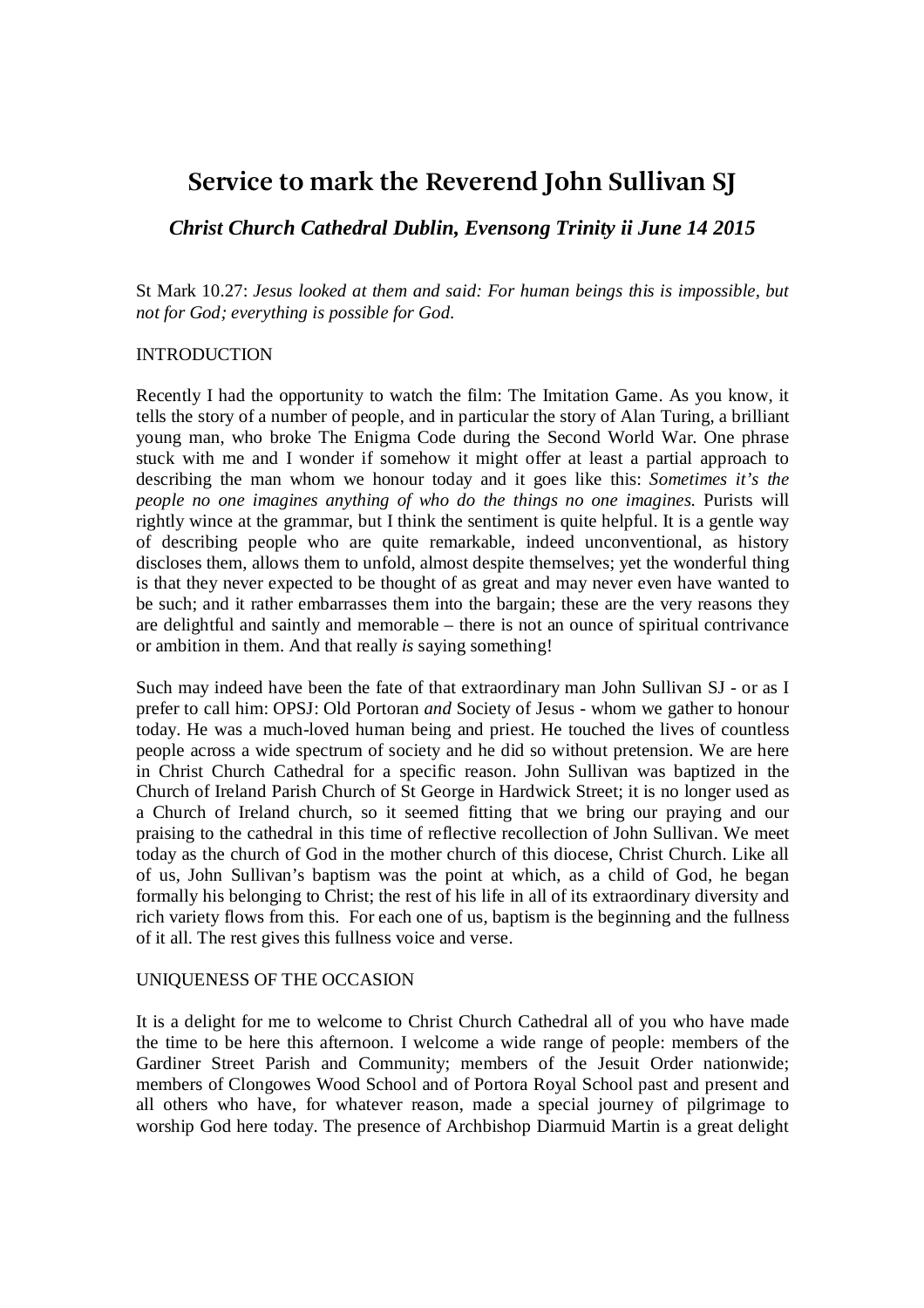to me; he is a firm friend in the work of God and I greatly enjoy our co-operation. I wish to thank also the dean, the Very Reverend Dermot Dunne and Fr Conor Harper SJ; and members of the wider family of John Sullivan for coming today.

None of you here this afternoon probably needs to be reminded of what makes John Sullivan so special in the life of Ireland, as history has dealt its hand in our complex, indeed contorted, national life. He spent half of his life as an Anglican and a layperson and half as a Roman Catholic and a priest-and-Jesuit. Anglican and Roman Catholic; lay and ordained: these for long have played their part as interlocking and interacting identities in Irish life and frequently have been seen as incompatibles and contradictions. We can throw into this equation the fact that he was educated in Portora Royal School, Enniskillen a school which is now in today's Northern Ireland.

Antipathy and antagonism should not be the case, nor should they be the way of life itself. All of us find that increasingly, as things change and develop, imperceptibly yet at an ever-increasing pace, people are exploring traditions that are not their tradition of religious and spiritual origin under their own steam. By the same token, there are people who are asking questions of inherited religious traditions that were never before asked directly, head to head, of those traditions. It is an exciting time to be a child of God. It is not without its difficulties or its whirlwinds, but the energy is there and the challenge for all of us who profess Christ Risen is to give a coherent and courteous account of the tradition that we cherish in a contemporary context and world. This helps us to give honourable and honest answers to the questions of those who embrace traditions that differ from ours and yet have an umbilical link through baptism and belonging. We need to continue this quest for courtesy and comprehension in being able to give an account to those who simply have no idea of the things about which we are talking.

### JOHN SULLIVAN - SOME ENDURING CHARACTERISTICS

Many people here today will have their own pictures and impressions of John Sullivan. This will be true whatever association you have had with his life and ministry of service of others. He was a person who moved from sophistication to simplicity when the majority of people seem to crave moving in the opposite direction. As he developed in the expression of his discipleship and in his priestly work, what may indeed have seemed to many as his eccentricity in so many respects made him *more* rather than *less* loved. I cannot but ask the question: Are we capable of such toleration and affection today, of letting humanity shine through the light of divinity, when church life truly is in need of massive structural overhauling and when the cult of second-hand celebrity has taken hold of so much personal identity? There is something deep within us that knows that managerialism has wreaked havoc on the dynamic of faith and of possibility and potentiality in the church, as also has neo-orthodoxy. We are alarmed by it, yet we seem to lie down before it. John Sullivan was much more of a free spirit; he lived the life of a saintly person at the heart of a pulsating, independent academic and intellectual community in Clongowes (and before that in Portora) and still he bridged the gap with countless faithful people for whom the Community Church was in fact their Parish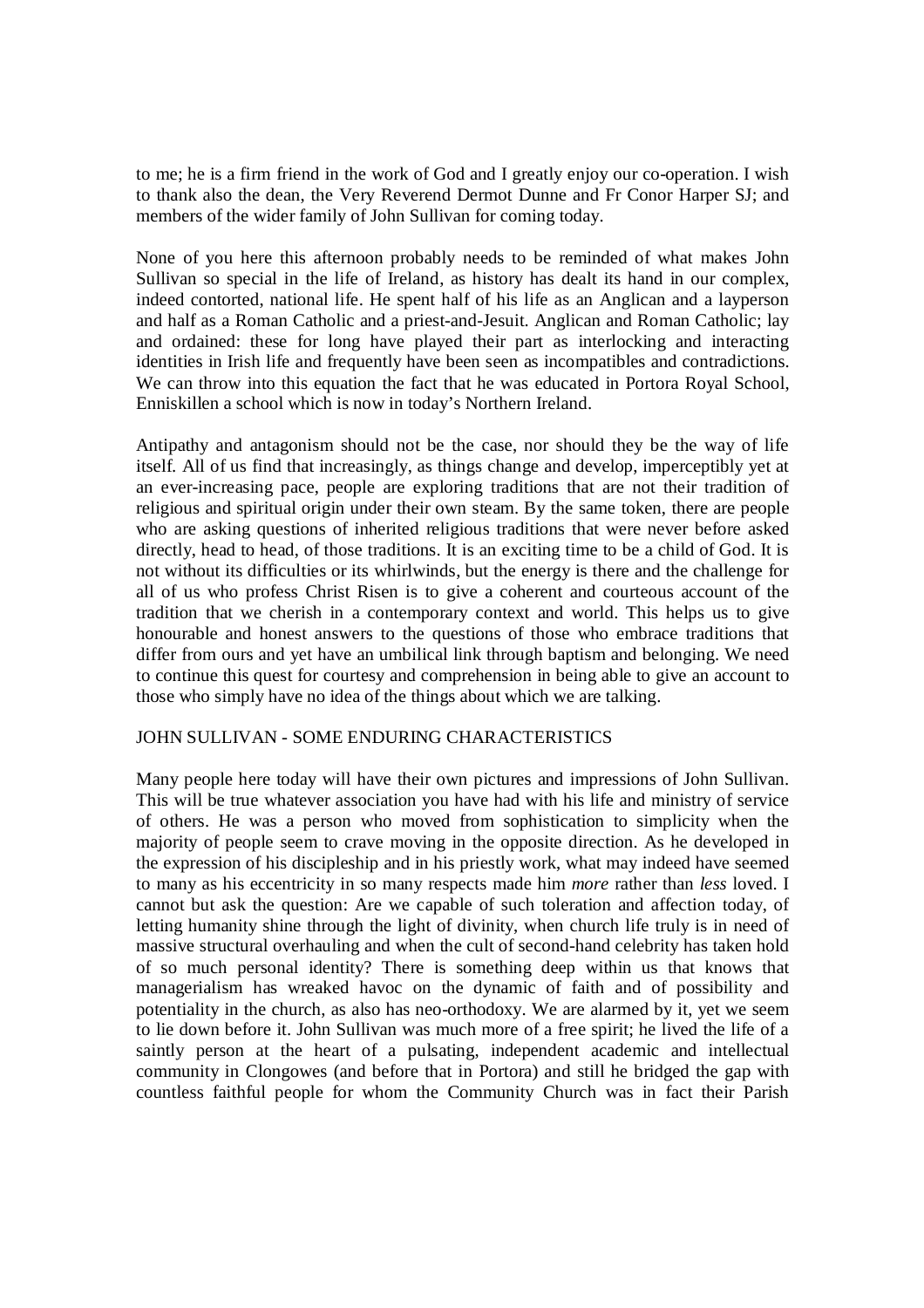Church in County Kildare. He saw no contradiction between independence and faithfulness and, clearly, neither did God.

Many years later history has given the opportunity to reflect on his contribution in the widest sense. Something he could probably never have envisaged is the effective and imaginative twinning of Clongowes and Portora through the annual Joyce-Beckett Literary Award and by means of other exchanges between the two schools. At the height of a politically divided Ireland, this was a shining light of witness to tolerance, to inclusion, to creativity and to respect for difference. And, most poignantly, it involved the repeated and consistent presence of boys and teachers from Clongowes in Enniskillen on Remembrance Sunday laying a wreath at the Cenotaph. This vignette of courage, year after year, became an icon of hope in a town where nobody has yet really admitted responsibility for the human tragedy and the travesty of The Enniskillen Bomb.

## FROM LEGACY TO PROSPECT

John Sullivan makes a sustained and probing contribution to the aspirations and agonies of contemporary Christianity in Ireland lived ecumenically. He holds up a mirror of transition in what appears to many as an era of stagnation. He holds out the hand of engagement in two directions in what appears to many to be a time of emptying churches and is in fact a time of many more religious directions than the two inherited and rather tired directions of Old Ireland. He holds out the confidence to travel spiritually *within*  himself at a time when many are fearful to commit *beyond* themselves. And he does this for the following reasons. The first is that he witnesses to the two communities of faith and division in Ireland to both of which he belonged - and many would argue to which he brought a broader comprehensiveness and more generous spirit through his adherence to each. And he did this before it became, in any sense, fashionable. It would surely have been tremendously difficult and, like so much else in Ireland, watched eagerly through the twitching net curtains of know-it-all self-righteousness. And, secondly, he throws into the air in our own day the challenge to all the churches to live, in hope if not in fact, by the maxim that the church is *truly only* and *only truly* itself when it *is* together and *does* together everything that it *can be* together. By crossing the fault-lines of fear, John Sullivan asks: Is what unites more life-giving than what divides? and also the secondary encouragement: Please keep searching for what unites!

### JESUIT INSPIRATIONS

Today is very much a day for the Society of Jesus in Ireland and we are delighted to worship and to rejoice with you. We know the Jesuit living legacy in scholarship, in education, in justice and in pastoral care. For my own part, as I exercise a simple ministry of service from day to day, I point to three Jesuits who, in particular ways, have inspired and focused the ministry that is not mine but the ministry of Jesus Christ in the church and in the world, yet one which I greatly enjoy. One is Michael Hurley who taught me the principle of tithing ecumenically my spiritual time; another is David Tuohy who taught me that followership is every bit as important, if not more important, than